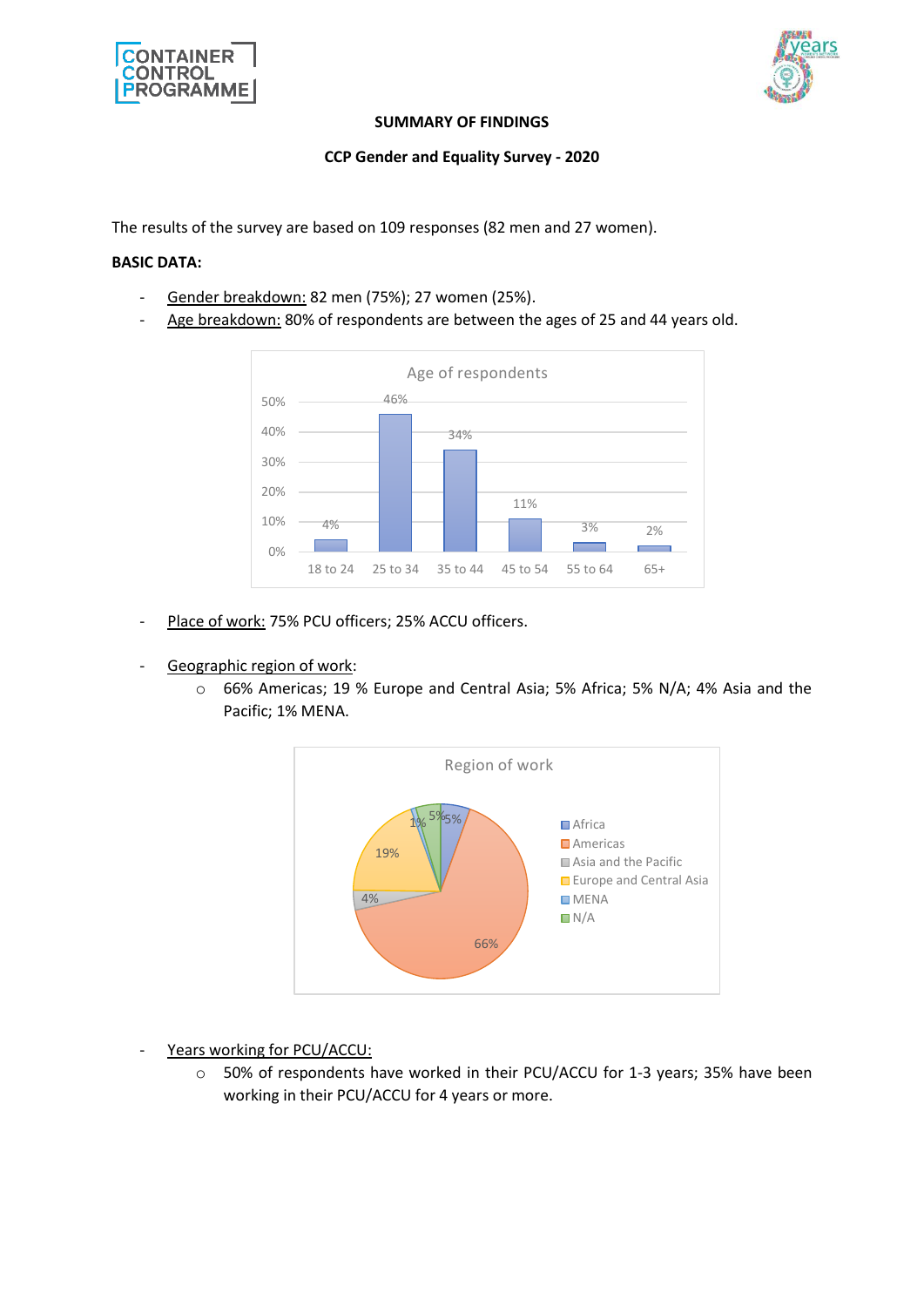





- Head of PCU/ACCU: Yes (16% 17 respondents); No (84% 92 respondents).
	- o Out of the 17 respondents who reported being a Head of PCU/ACCU, 42% had 1-3 of experience prior to that role, 23% had 4-7 years of experience, 23% less than one year of experience, 6% had 8-15 years of experience and 6% over 15 years of experience.



# **RECRUITMENT**

- Gender and recruitment:
	- o 39% of respondents reported that gender is taken into consideration when hiring personnel (41% of men and 31% of women).

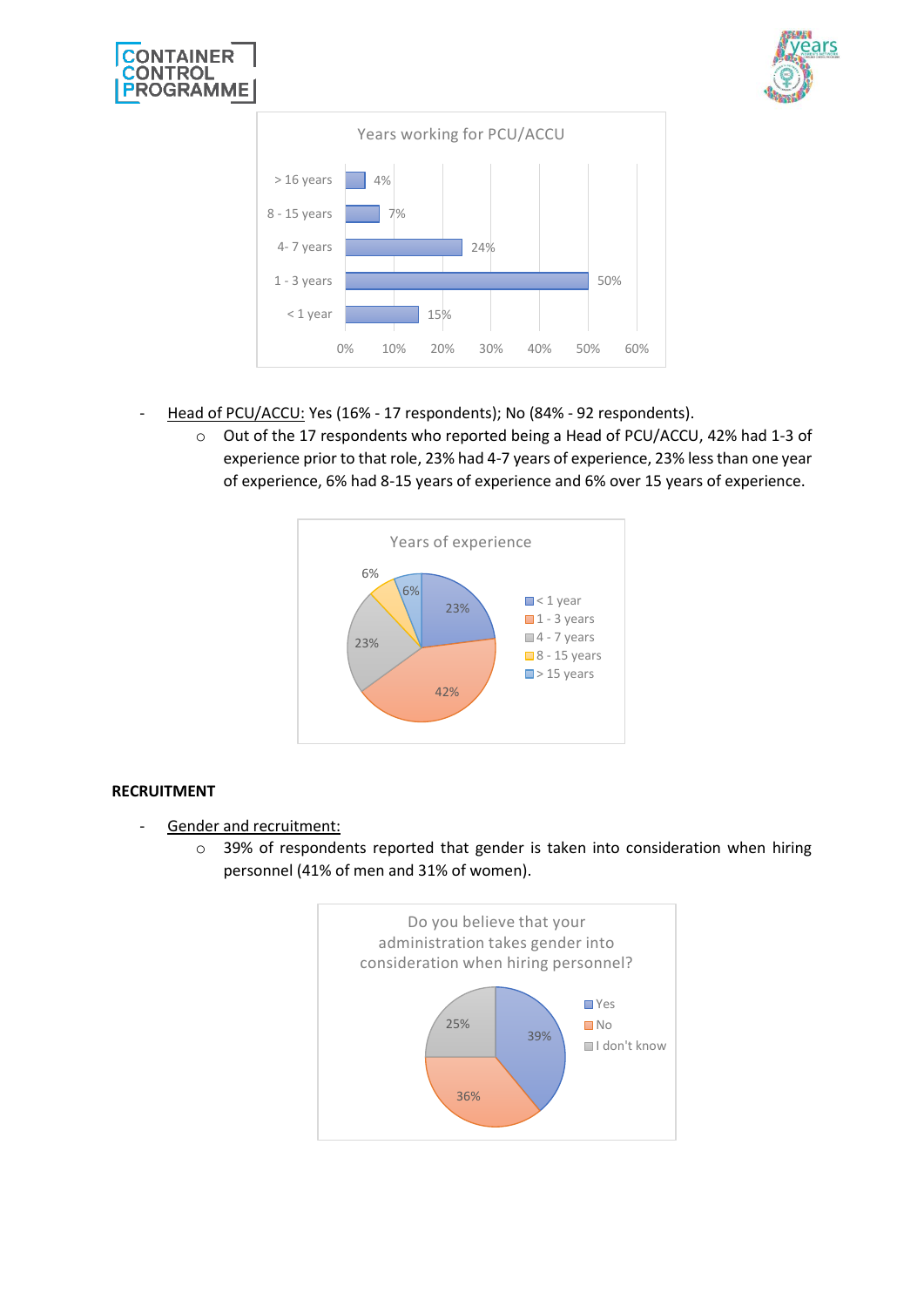



- Gender as barrier for employment in certain fields/positions:
	- o 64% of respondents did not consider gender to act as a barrier for employment to access certain fields/position (13% of men and 22% of women.)



#### **WORK CONDITIONS**

- Gender and treatment of personnel:
	- o 76% of respondents answered positively when asked if all PCU/ACCU personnel were treated equally irrespective of gender.
	- o Disaggregated by gender, 80% of men and 62% of women answered positively. Women were comparatively more likely to respond with "sometimes" or "prefer not to say."
	- o Of those who responded "no" or "sometimes", the most relevant comments referred to the inequal access to job opportunities and training, as well as the allocation of tasks according to gender stereotypes.
- Policies in place at workplace:
	- o Most common policies include maternity leave and flexible working arrangements.
	- o When asked which policies they would like to see implemented in their workplace, respondents mentioned: flexible working arrangements, overtime compensation and the entirety of policies included in the survey.

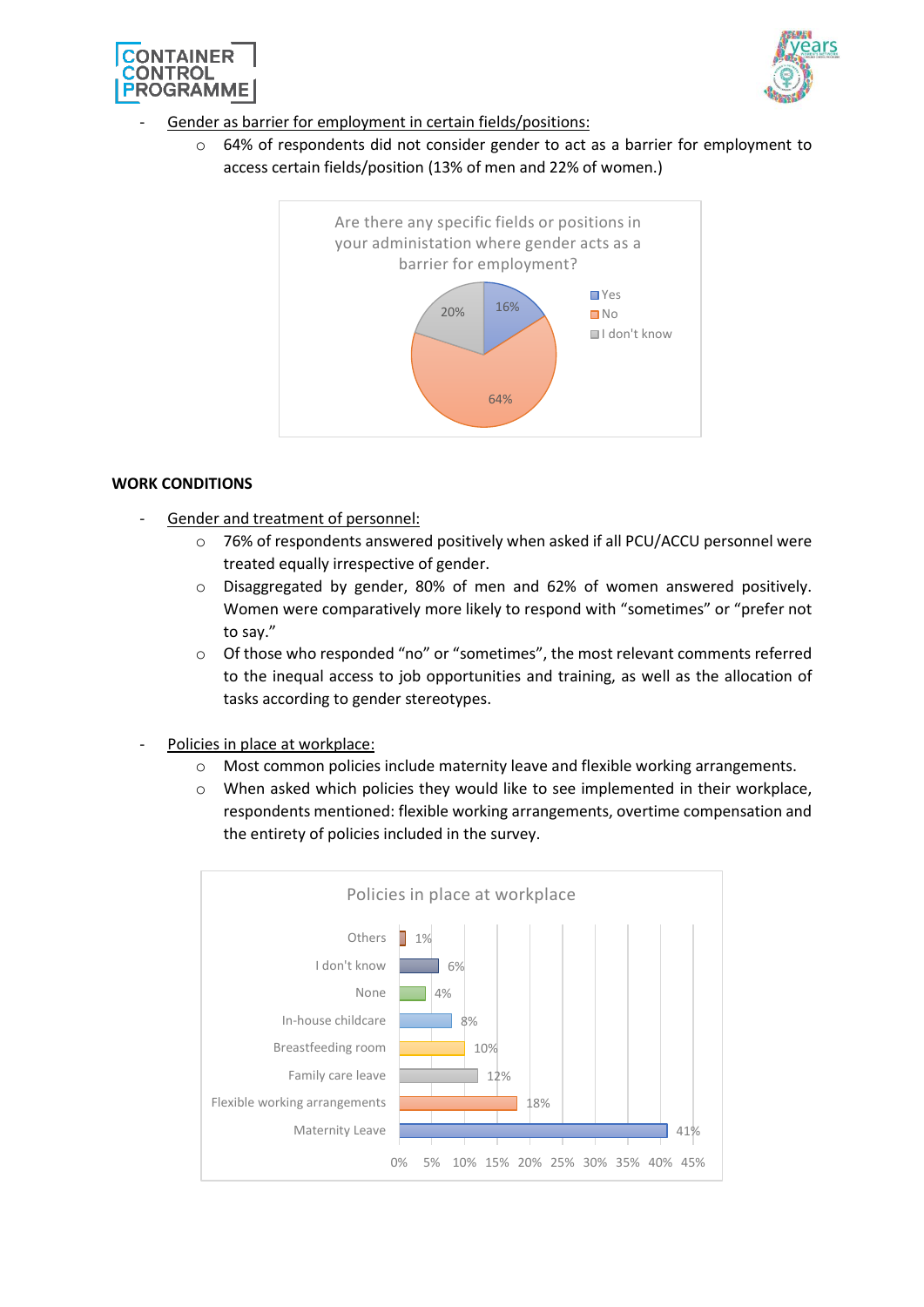



- Fair and equal pay:
	- o 54% of respondents answered positively when asked if everyone received equal and fair pay.
	- o Disaggregated by gender, 51% of men and 63% of women answered positively.
- Gender and professional input:
	- o When asked whether their input was taken into consideration when decisions were made in the workplace, 67% of respondents answered positively.
	- o Disaggregated by gender, 77% of men and 75% of women answered positively.
- Gender-related challenges: the most relevant responses were:

"To reach management positions"

"Respect for the individual and no discrimination because of being a woman"

"Women's opinions are not taken into account and decisions are made by men"

"Professional development"

"Danger"

"Lack of official commitment"

"Men always being preferred when it comes to executing any task"

## **CAREER ADVANCEMENT:**

- Promotions and individual employee performance:
	- o 39% of respondents reported that promotions are *somewhat* based solely on individual performance.
	- o 35% of men believed that this statement described their place of employment *well* or *extremely well* versus 15% of women.



Perception on equal opportunities:

 $\circ$  A large majority of respondents (75%) believe that women have the same opportunities than men in their organization.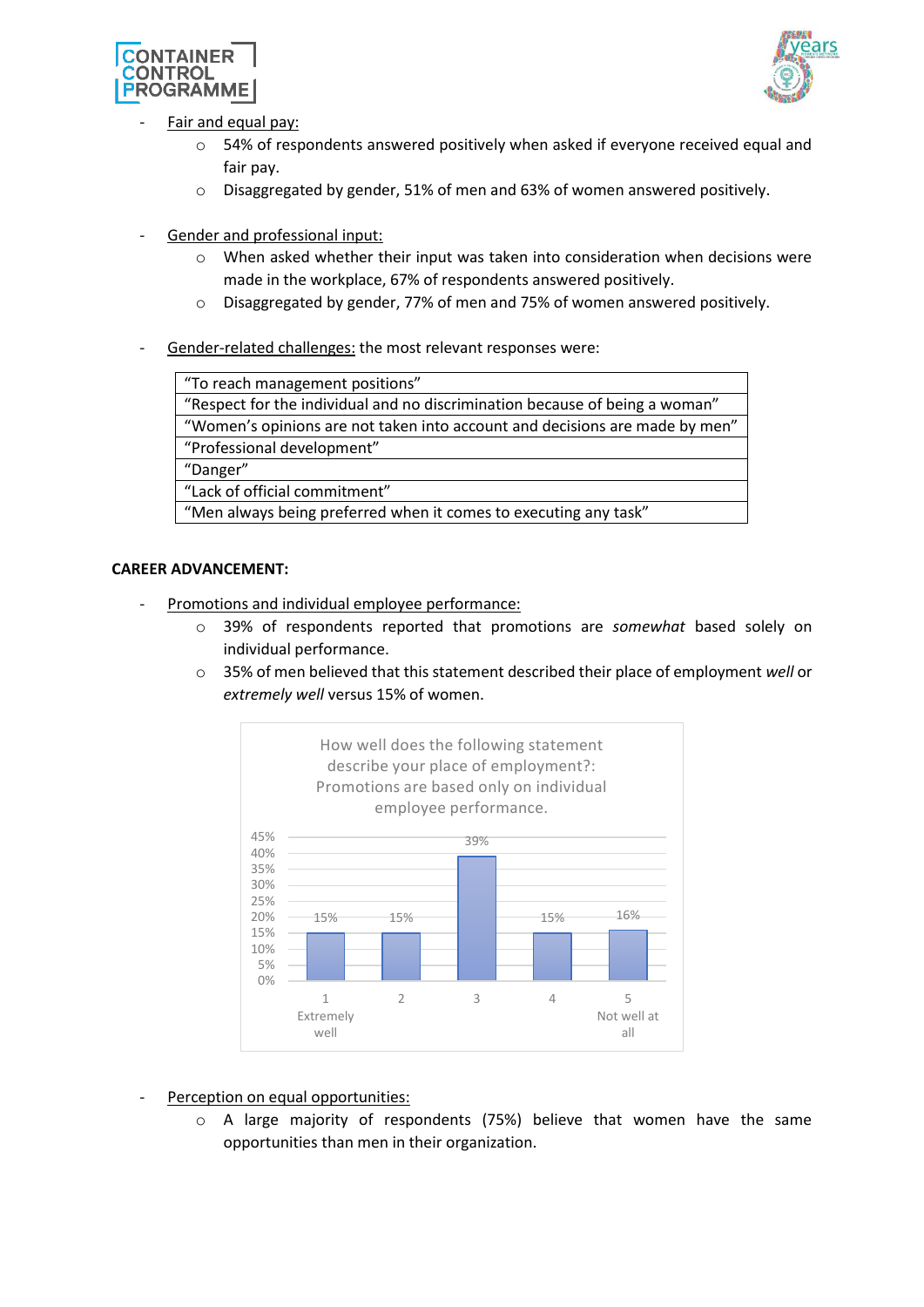![](_page_4_Picture_0.jpeg)

![](_page_4_Picture_1.jpeg)

![](_page_4_Figure_2.jpeg)

- Gender and access to opportunities:
	- o 63% of respondents did not believe that their gender had played a role in missing out on a raise, promotion, key assignment or chance to get ahead.
- Professional development trainings available: the most relevant responses were:

| Only basic courses -no specialized courses.    |
|------------------------------------------------|
| Chemical precursors and drugs.                 |
| Intellectual property.                         |
| Knowledge and techniques for inspection.       |
| Use of equipment; Customs procedures.          |
| Gender sensitivity training.                   |
| Women empowerment and safety in the workplace. |
| Administration courses                         |
|                                                |

16% of respondents reported that there were no professional development trainings available in their workplace.

Professional development trainings of interest: the most relevant responses are in the table below, with the most common answers highlighted in yellow.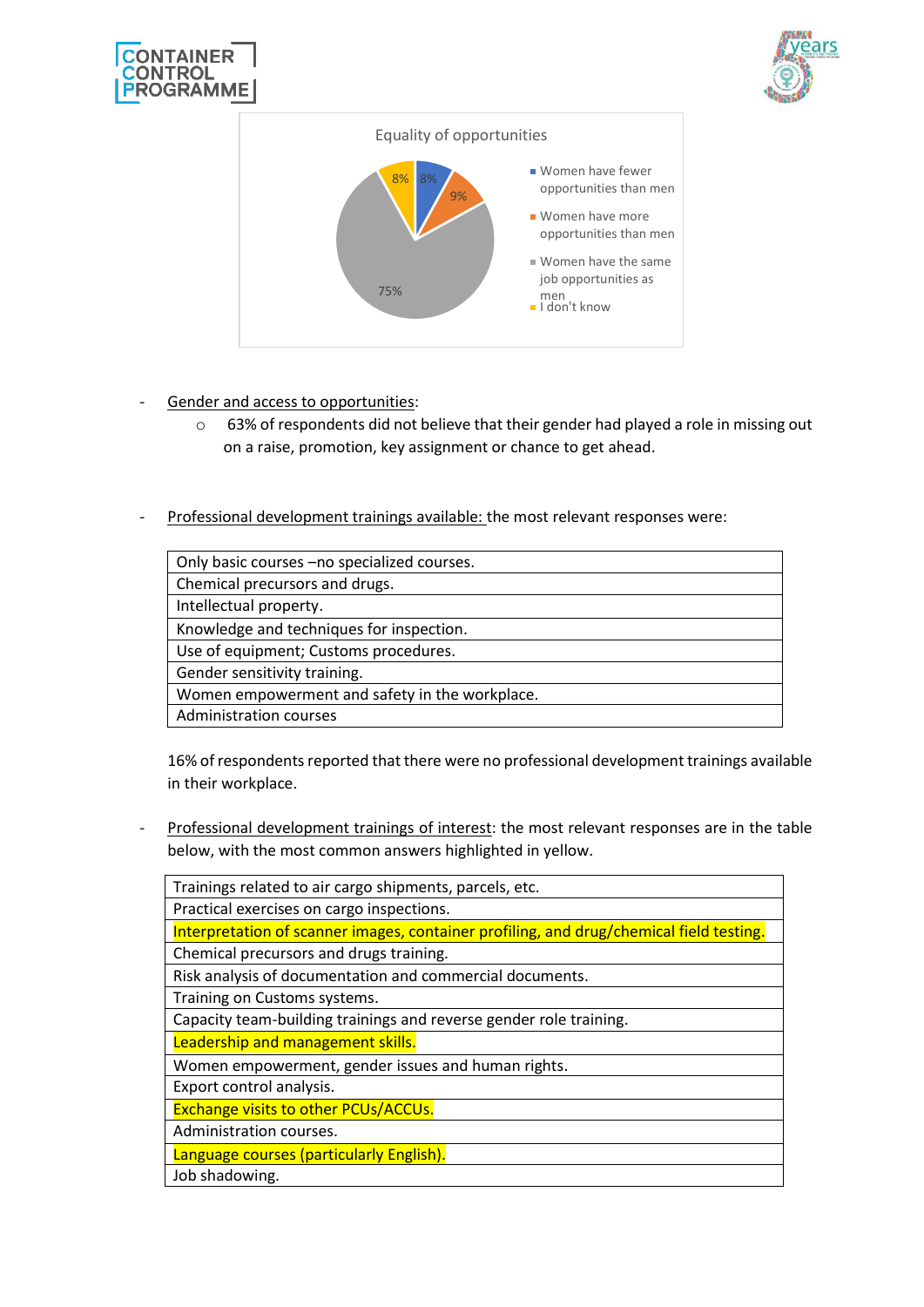![](_page_5_Picture_0.jpeg)

![](_page_5_Picture_1.jpeg)

#### **FREEDOM FROM VIOLENCE, ABUSE AND SEXUAL HARASSMENT**

- Systems for reporting misconduct:
	- o Asked if there is a system in place to report gender discrimination or sexual harassment in the workplace, 62% of respondents answered "yes"; 21% answered "no" and 17% did not know.
	- o The responses did not vary when disaggregating by gender.
- Follow up on reporting:
	- o Asked whether complains would be taken seriously if reported, only 25 officers chose to respond. Out of this small sample, 60% reported that their complains would be taken seriously, 20% responded they would not, and 20% did not know.
- Experience of gender discrimination in the workplace:
	- $\circ$  81% of respondents reported not to have experienced any gender discrimination in the workplace. The responses didn't vary when disaggregating by gender.

![](_page_5_Figure_10.jpeg)

- o Reporting on gender discrimination in the workplace: out of a sample of 42 officers who reported having experienced gender discrimination in the workplace, 50% did not report it, 25% filed a complaint, 17% preferred not to say, and 9% reported not knowing how/where to file a complaint.
- Experience of sexual harassment in the workplace:
	- o 91% of respondents did not experience any sexual harassment in the workplace.
	- o The responses did not vary when disaggregating by gender.
	- o Reporting on sexual harassment in the workplace: out of a sample of 38 officers who reported having experienced gender harassment in the workplace, 66% did not report it, 20% preferred not to say, 13% filed a complaint, and 8% reported not knowing how/where to file a complaint.
- Discrimination for reasons other than gender:
	- $\circ$  Asked if they had faced discrimination for reasons other than gender in their workplace, 78% of respondents answered "no", 13% said "yes" and the remaining 9% did not know.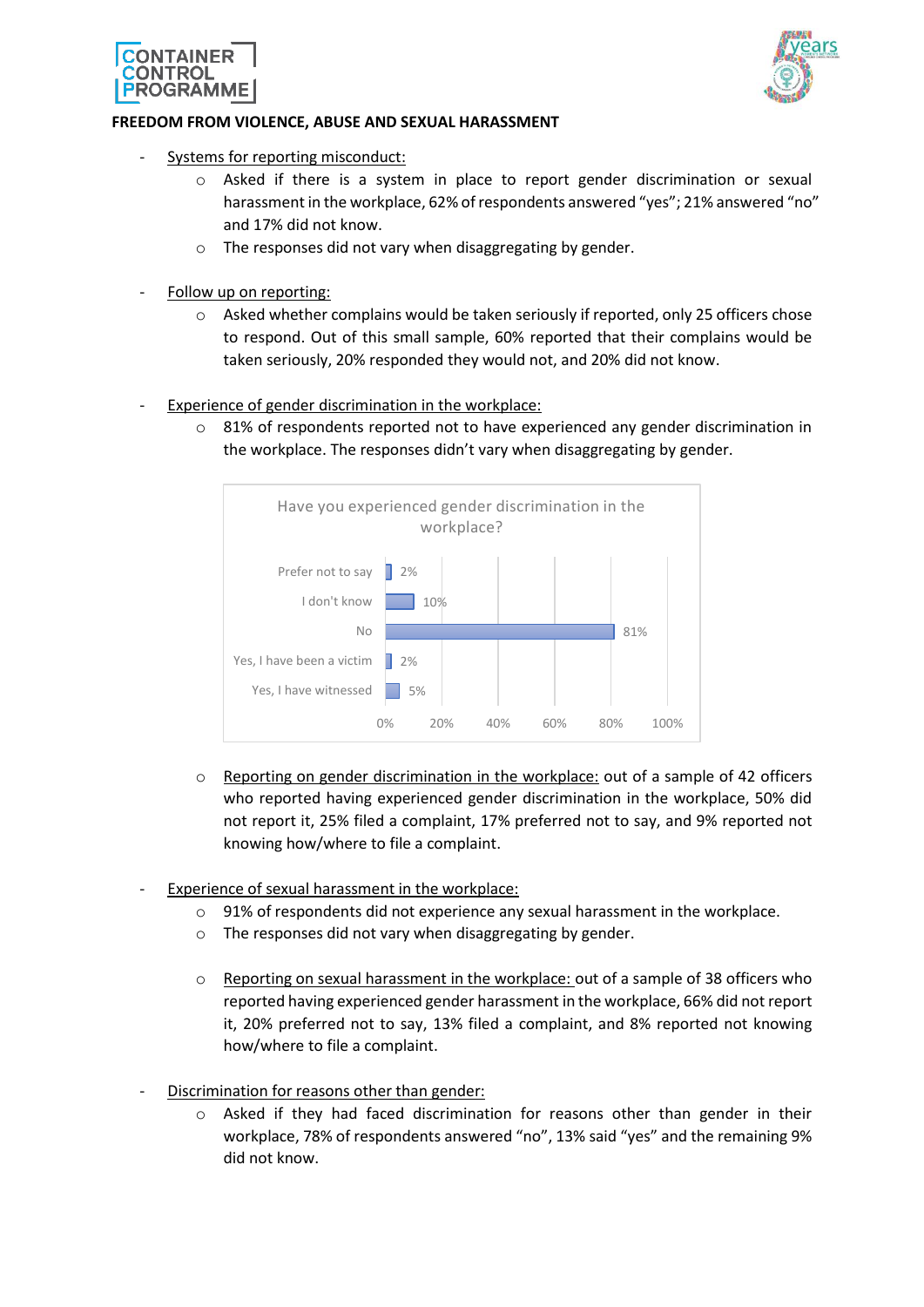![](_page_6_Picture_0.jpeg)

![](_page_6_Picture_1.jpeg)

 $\circ$  Disaggregating by gender, women were slightly more likely to report to have faced other types of discrimination (19%).

### **COVID-19 PANDEMIC:**

- Gender implications of COVID-19:
	- $\circ$  11% of respondents reported that their professional life had been affected by the COVID-19 pandemic because of their gender.
	- o Women were more likely than men to report the negative impact of the pandemic on their professional life (19% of women versus 9% of men.)

![](_page_6_Figure_7.jpeg)

The more relevant responses of the impact of COVID-19 on their professional life are in the table below, with the most common answers highlighted in yellow.

| More challenges in balancing professional and personal life                      |
|----------------------------------------------------------------------------------|
| Too much time off                                                                |
| Difficulty in achieving goals while caring for young children                    |
| <b>Extra financial pressure</b>                                                  |
| Having to combine childcare, household chores, virtual classes and work.         |
| Difficulty in developing professional life                                       |
| Discrimination due to having tested positive for COVID-19                        |
| Too much work                                                                    |
| Having ideas and recommendations disregarded due to not being physically present |
| at work.                                                                         |

#### **CCP GENDER AWARENESS TRAINING:**

- Participation in mandatory CCP gender module:
	- $\circ$  68% of respondents reported not having received CCP gender awareness training; 25% participated and 7% did not know.
	- o The responses did not vary when disaggregating by gender.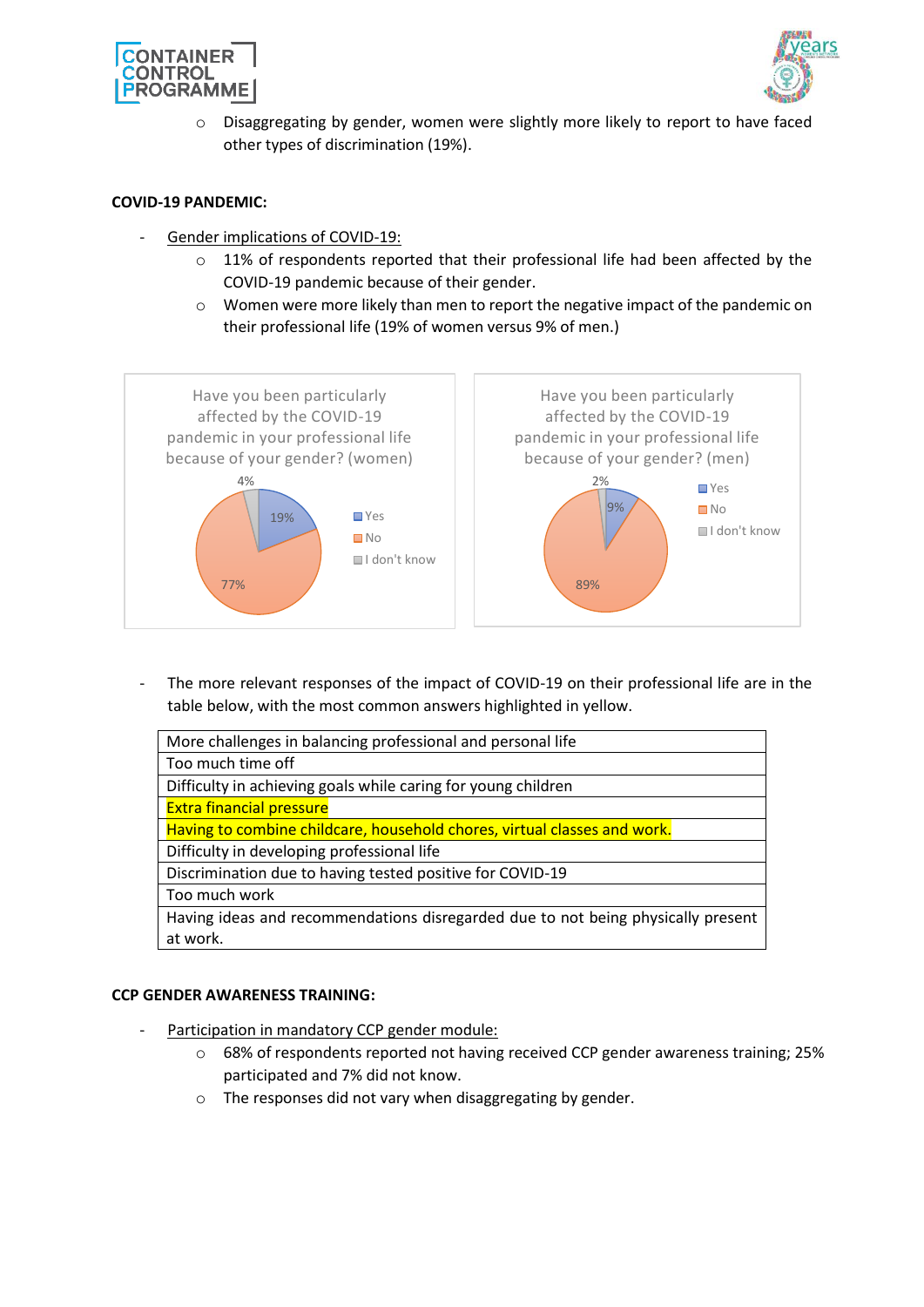![](_page_7_Picture_0.jpeg)

![](_page_7_Picture_1.jpeg)

![](_page_7_Figure_2.jpeg)

- Improvements on gender awareness training: the most relevant comments are in the table below, with the most common answers highlighted in yellow.

| Include case studies and women leadership success stories                     |
|-------------------------------------------------------------------------------|
|                                                                               |
| Add a gender section to every CCP training                                    |
| Introduce gender tests to be filled out by all team members and then exchange |
| the answers between members of the opposite gender.                           |
| Organize activities focused on gender between different units in the region   |
| <b>Continuous gender sensitization training</b>                               |
| Promote the recruitment of more women officers                                |
| <b>Motivational workshops</b>                                                 |
| Mentoring for CCP officers                                                    |

## **FUTURE CCP WORK ON GENDER EQUALITY:**

- Suggestions on future activities: the most relevant comments are in the table below, with the most common answers highlighted in yellow.

| Promote better communication and communication channels between the units          |
|------------------------------------------------------------------------------------|
| More trainings on women empowerment and gender discrimination awareness.           |
| More networking possibilities and letter of commendation                           |
| To regularly include gender inclusivity in all trainings                           |
| Increase the number of women actively involved in risk profiling/targeting of      |
| containers and doing more field work rather than being confined in the office.     |
| Women should be invited to participate in the training                             |
| When creating a new unit, request that it be gender equal or as close as possible. |
| Promotion without distinction                                                      |
| More educational campaigns                                                         |
| It should be stipulated that at least one person from each institution should be   |
| female.                                                                            |
| Courses focused on teamwork.                                                       |
| That UNODC propose that all the PCCs have a woman as part of the work team.        |
| Talks about empathy                                                                |
| Conduct gender evaluations for all officers                                        |
| Seminars and exhibitions on gender-related topics                                  |